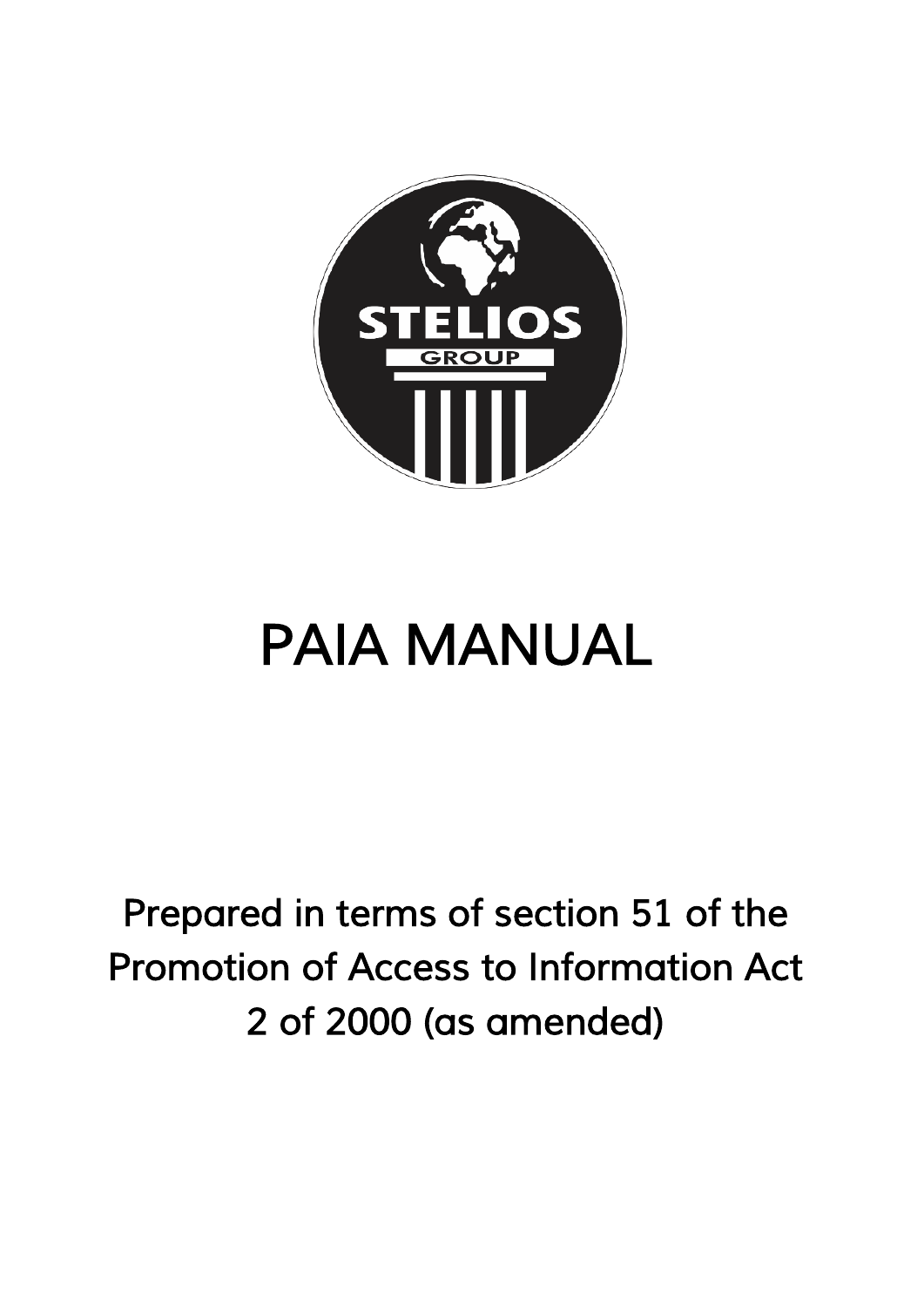

### *DATE OF COMPILATION: 01/10/2021 DATE OF FIRST REVISION: 27/12/2021*

# *TABLE OF CONTENTS*

|         |                                                                              | Pages          |
|---------|------------------------------------------------------------------------------|----------------|
| $1_{-}$ | <b>DEFINITIONS</b>                                                           | 3              |
| 2.      | <b>ACRONYMS AND ABBREVIATIONS</b>                                            | $\overline{4}$ |
| 3.      | PURPOSE OF PAIA MANUAL                                                       | 4              |
| 4.      | KEY CONTACT DETAILS FOR ACCESS TO INFORMATION OF THE<br><b>STELIOS GROUP</b> | 5              |
| 5.      | GUIDE ON HOW TO USE PAIA AND HOW TO OBTAIN ACCESS TO THE<br><b>GUIDE</b>     | 6              |
| 6.      | CATEGORIES OF RECORDS OF THE STELIOS GROUP WHICH ARE                         | 9              |
|         | AVAILABLE WITHOUT A PERSON HAVING TO REQUEST ACCESS                          |                |
| 7.      | DESCRIPTION OF THE RECORDS OF STELIOS GROUP WHICH ARE                        | 10             |
|         | AVAILABLE IN ACCORDANCE WITH ANY OTHER LEGISLATION                           |                |
| 8       | DESCRIPTION OF THE SUBJECTS ON WHICH THE BODY HOLDS                          | 10             |
|         | RECORDS AND CATEGORIES OF RECORDS HELD ON EACH SUBJECT                       |                |
|         | BY THE STELIOS GROUP                                                         |                |
| 9       | PROCESSING OF PERSONAL INFORMATION                                           | 11             |
| 10      | <b>AVAILABILITY OF THE MANUAL</b>                                            | 14             |
| 11      | UPDATING OF THE MANUAL                                                       | 14             |





STELIOS GROUP NPC

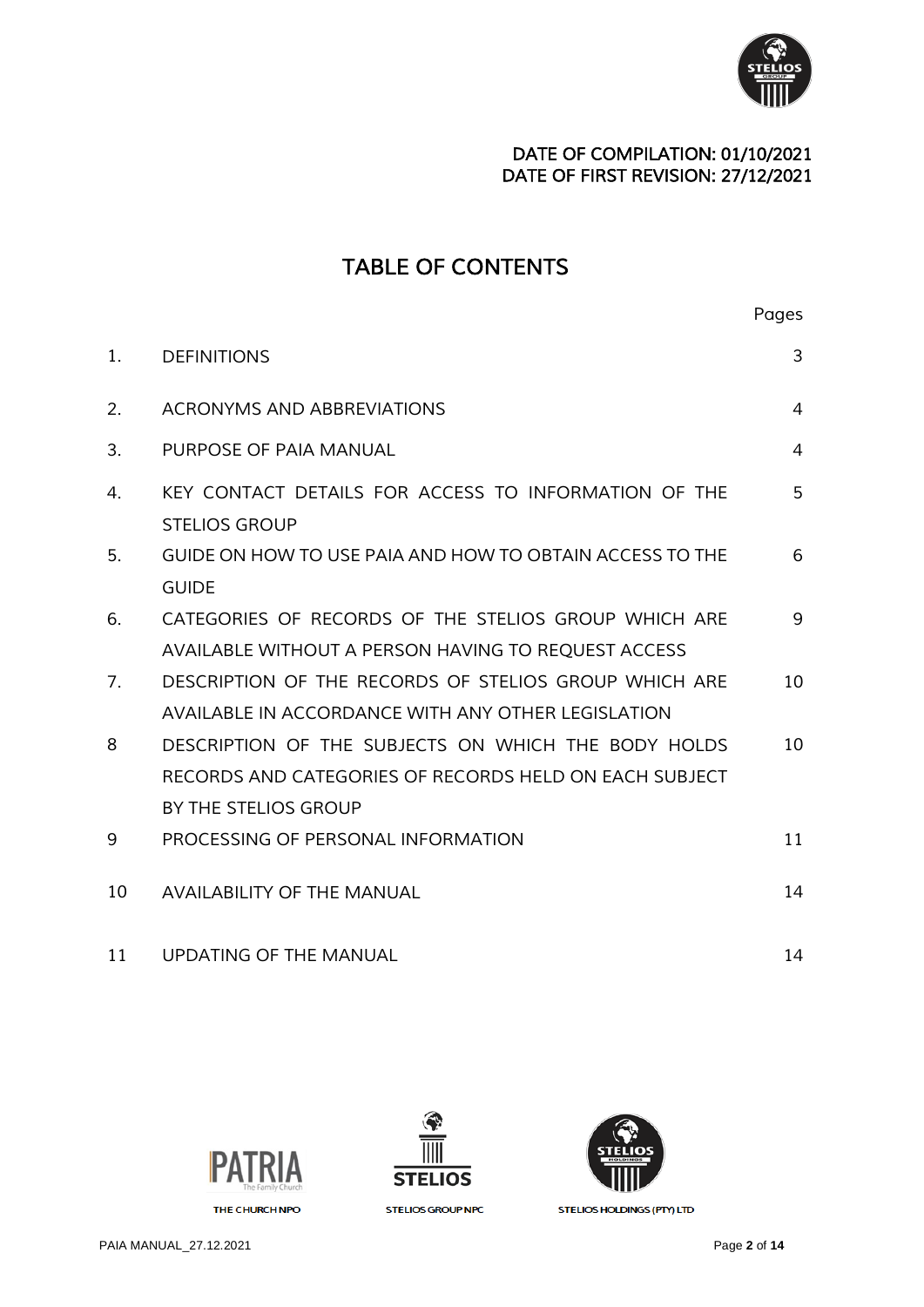

## *1. DEFINITIONS*

*The definitions and interpretations used in this document are as below:*

- *1.1 "Patria Family Church Registration Nr. NPO 037-263, Stelios Group NPC Registration Nr. 2015/055209/08, and Stelios Holdings (Pty) Ltd Registration Nr. 2021/852315/07 " hereinafter referred to collectively as the Stelios Group.*
- *1.2 "Collected" refers to but is not limited to collecting, receiving, recording, organising, collating, storing, updating, retrieving, altering, using, disseminating, distributing, merging, linking, blocking, degrading, erasing, or destroying of any personal information.*
- *1.3. "Personal Information" means information relating to an identifiable, living, natural person and where it is applicable, identifiable, existing juristic person, including all information as defined in the Protection of personal Information Act No. 4 of 2013.*
- *1.4 "Processing" means the creation, generation, communication, storage, destruction of personal information as more fully defined in the Protection of Personal Information Act No. 4 of 2013.*
- *1.5. "Websites" means the websites of Patria Family Church at URL [www.patria.co.za](http://www.patria.co.za/) and Stelios Group NPC at [www.stelios.co.za](http://www.stelios.co.za/) or such other URL as the Stelios Group may choose from time to time.*
- *1.6. PAIA Manual prepared in accordance with Section 51 of the Promotion of Access to Information Act, Number 2 of 2000 (the "Act") and the Protection of Personal Information Act, Act No 4 of 20131 ("POPI").*







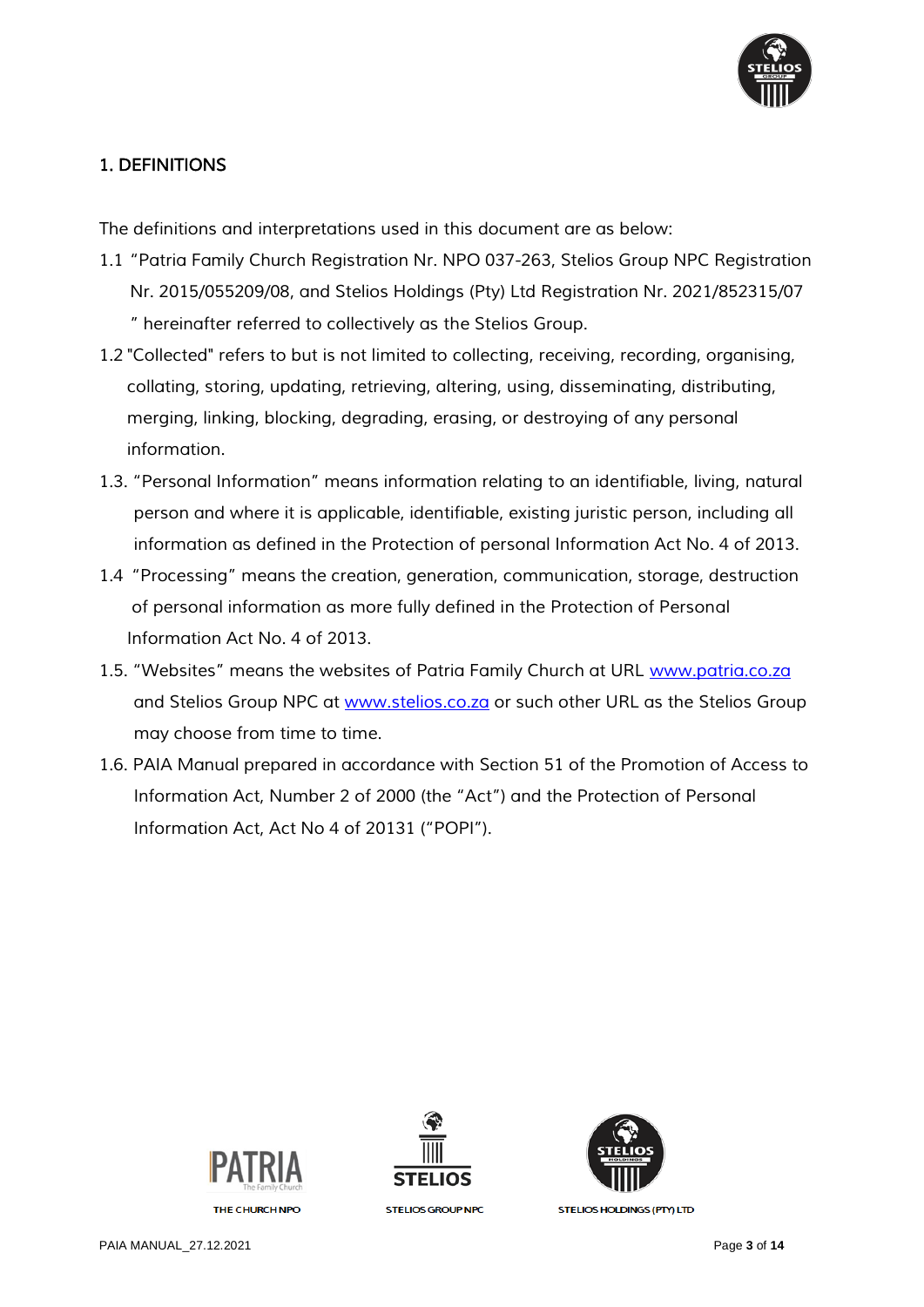

#### *2.. ACRONYMS AND ABBREVIATIONS*

| 2.1 "DIO"       | Deputy Information Officer;                             |
|-----------------|---------------------------------------------------------|
| $2.2$ "IO"      | Information Officer;                                    |
| 2.3 "Minister"  | Minister of Justice and Correctional Services;          |
| 2.4 "PAIA"      | Promotion of Access to Information Act No. 2 of 2000 as |
|                 | amended;                                                |
| 2.5 "POPIA"     | Protection of Personal Information Act No.4 of 2013;    |
| 2.6 "Regulator" | Information Regulator; and                              |
| 2.7 "Republic"  | Republic of South Africa                                |

#### *3. PURPOSE OF PAIA MANUAL*

*This PAIA Manual is useful for the public to-*

- *3.1 check the categories of records held by a body which are available without a person having to submit a formal PAIA request;*
- *3.2 have a sufficient understanding of how to make a request for access to a record of the body, by providing a description of the subjects on which the body holds records and the categories of records held on each subject;*
- *3.3 know the description of the records of the body which are available in accordance with any other legislation;*
- *3.4 access all the relevant contact details of the Information Officer and Deputy Information Officer who will assist the public with the records they intend to access;*
- *3.5 know the description of the guide on how to use PAIA, as updated by the Regulator and how to obtain access to it;*



THE CHURCH NPO





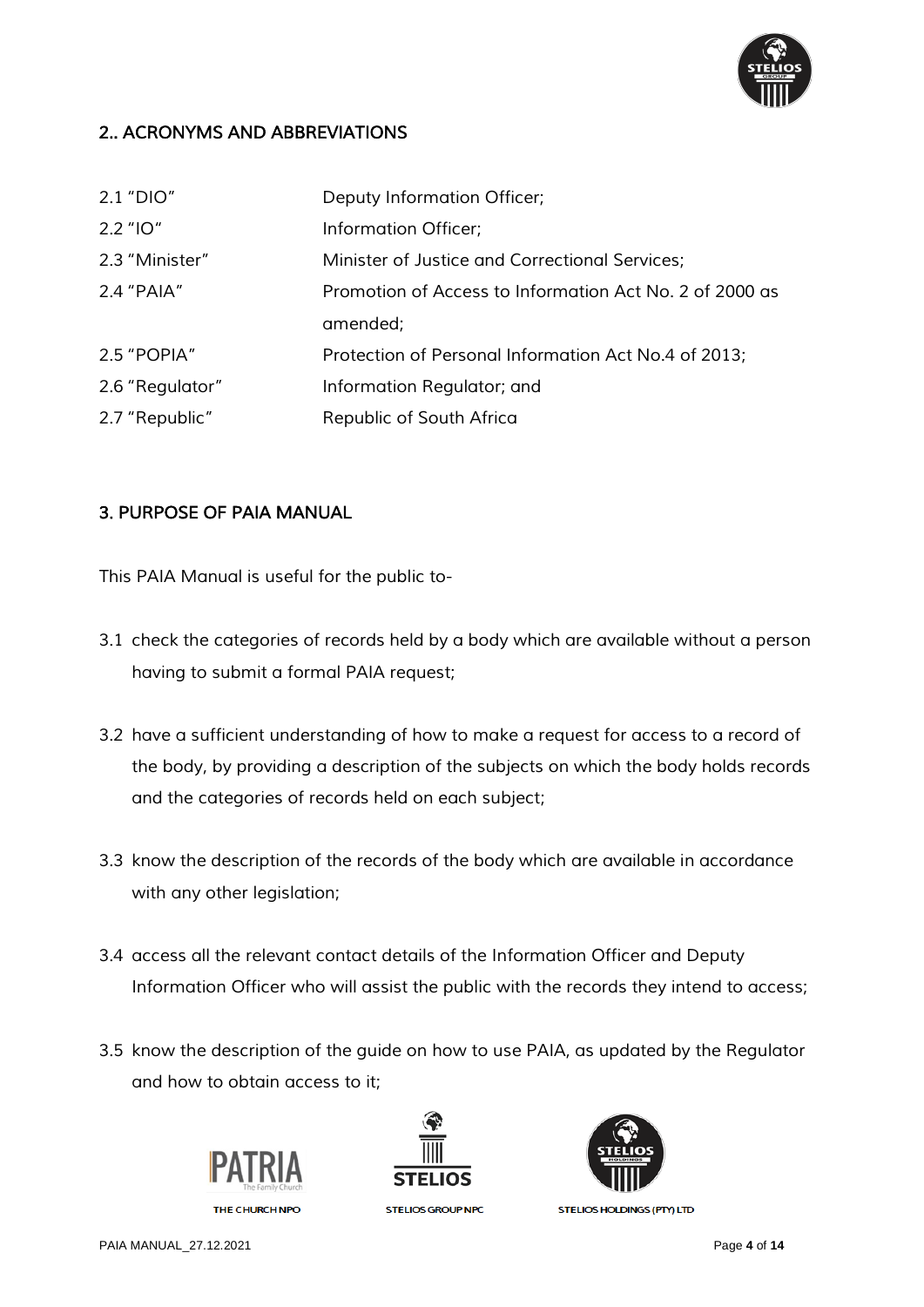

- *3.6 know if the body will process personal information, the purpose of processing of personal information and the description of the categories of data subjects and of the information or categories of information relating thereto;*
- *3.7 know the description of the categories of data subjects and of the information or categories of information relating thereto;*
- *3.8 know the recipients or categories of recipients to whom the personal information may be supplied;*
- *3.9 know if the body has planned to transfer or process personal information outside the Republic of South Africa and the recipients or categories of recipients to whom the personal information may be supplied; and*
- *3.10 know whether the body has appropriate security measures to ensure the confidentiality, integrity, and availability of the personal information which is to be processed.*

## *4. KEY CONTACT DETAILS FOR ACCESS TO INFORMATION OF THE STELIOS GROUP*

*4.1 Information Officer*

| Name:  | Philipping (Ing) Le Roux (Appointed by Stelios Group) |
|--------|-------------------------------------------------------|
| Tel:   | 044 050 1390 (09h00-12h00)                            |
| Email: | ina@stelios.co.za                                     |

#### *4.2 Deputy Information Officer*

| Name:  | Noneen Hayden (Appointed by Stelios Group) |
|--------|--------------------------------------------|
| Tel:   | 044 050 1390 (09h00-12h00)                 |
| Email: | noneen@stelios.co.za                       |





STELIOS GROUP NPC



STELIOS HOLDINGS (PTY) LTD

PAIA MANUAL\_27.12.2021 Page **5** of **14**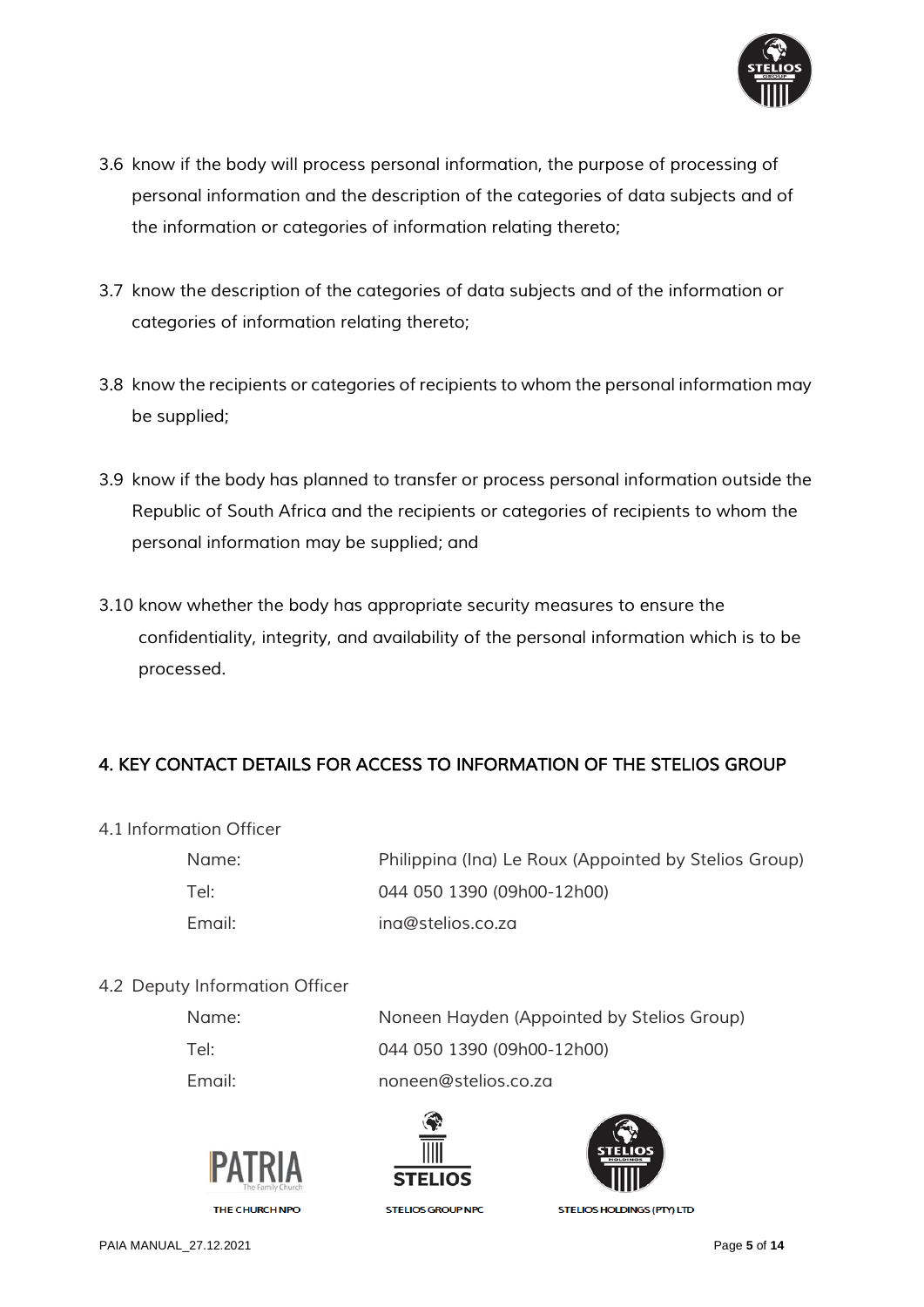

*4.3 Access to information general contacts*

*Email: info@stelios.co.za*

*4.4 Regional Office* 

| Postal Address:          | 73 Meade Street, George, Western Cape, 6529 |
|--------------------------|---------------------------------------------|
| <b>Physical Address:</b> | 73 Meade Street, George, Western Cape, 6529 |
| Telephone:               | 044 050 1390 (09h00-12h00)                  |
| Email:                   | info@stelios.co.za                          |
| Websites:                | www.patria.co.za and www.stelios.co.za      |

### *5. GUIDE ON HOW TO USE PAIA AND HOW TO OBTAIN ACCESS TO THE GUIDE*

- *5.1 The Regulator has, in terms of section 10(1) of PAIA, as amended, updated and made available the revised Guide on how to use PAIA ("Guide"), in an easily comprehensible form and manner, as may reasonably be required by a person who wishes to exercise any right contemplated in PAIA and POPIA.*
- *5.2 The Guide is available in each of the official languages and in braille.*
- *5.3 The aforesaid Guide contains the description of-*
- *5.3.1 the objects of PAIA and POPIA; the postal and street address, phone and fax number and, if available, electronic*

*mail address of the Information Officer of every public body, and every Deputy* 







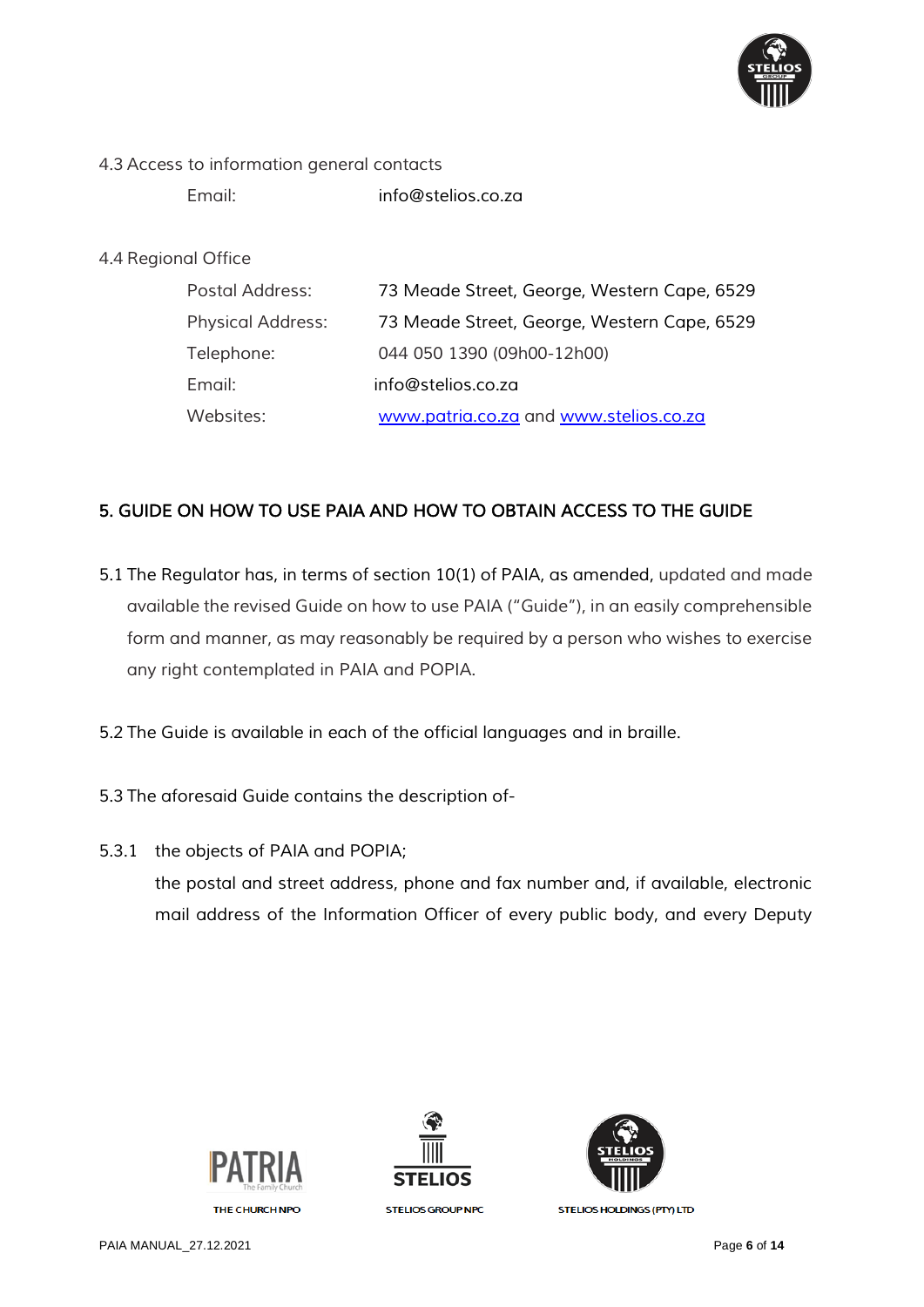

*Information Officer of every public and private body designated in terms of section 17(1) of PAIA<sup>1</sup> and section 56 of POPIA<sup>2</sup> ;*

- *5.3.2 the manner and form of a request for-*
- *5.3.2.1 access to a record of a public body contemplated in section 11<sup>3</sup> ; and*
- *5.3.2.2 access to a record of a private body contemplated in section 50<sup>4</sup> ;*
- *5.3.3 the assistance available from the IO of a public body in terms of PAIA and POPIA;*
- *5.3.4 the assistance available from the Regulator in terms of PAIA and POPIA;*
- *5.3.5 all remedies in law available regarding an act or failure to act in respect of a right or duty conferred or imposed by PAIA and POPIA, including the manner of lodgingan internal appeal-*
- *5.3.5.1 a complaint to the Regulator; and*
- *5.3.5.2 an application with a court against a decision by the information officer of a public body, a decision on internal appeal or a decision by the Regulator or a decision of the head of a private body;*

<sup>4</sup> *Section 50(1) of PAIA- A requester must be given access to any record of a private body if-*

- *a) that record is required for the exercise or protection of any rights;*
- *b) that person complies with the procedural requirements in PAIA relating to a request for access to that record; and*
- *c) access to that record is not refused in terms of any ground for refusal contemplated in Chapter 4 of this Part.*







STELIOS GROUP NPC



<sup>1</sup> Section 17(1) of PAIA- *For the purposes of PAIA, each public body must, subject to legislation governing the employment of personnel of the public body concerned, designate such number of persons as deputy information officers as are necessary to render the public body as accessible as reasonably possible for requesters of its records.*

*<sup>2</sup> Section 56(a) of POPIA- Each public and private body must make provision, in the manner prescribed in section 17 of the Promotion of Access to Information Act, with the necessary changes, for the designation of such a number of persons, if any, as deputy information officers as is necessary to perform the duties and responsibilities as set out in section 55(1) of POPIA.*

*<sup>3</sup> Section 11(1) of PAIA- A requester must be given access to a record of a public body if that requester complies with all the procedural requirements in PAIA relating to a request for access to that record; and access to that record is not refused in terms of any ground for refusal contemplated in Chapter 4 of this Part.*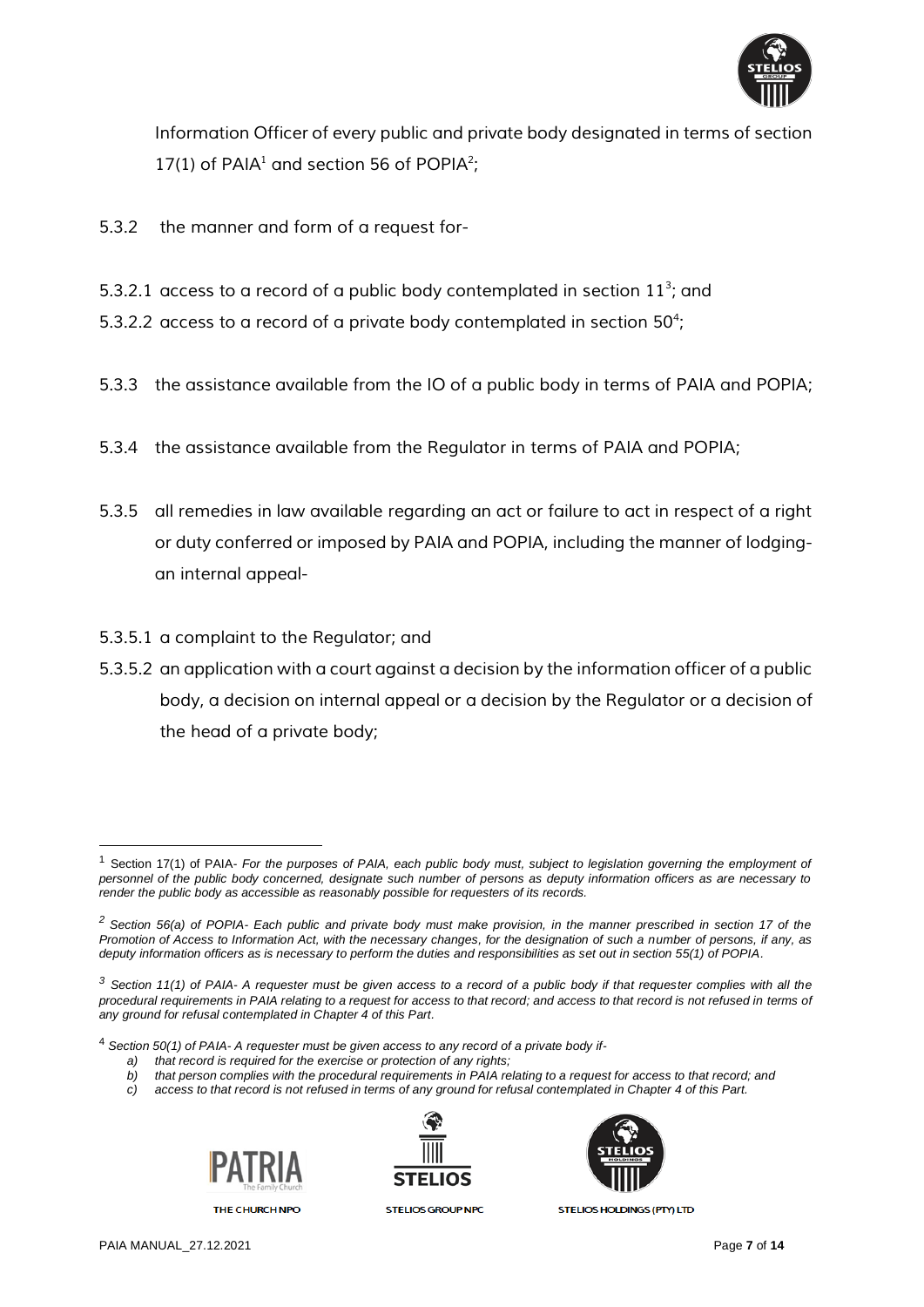

- *5.3.6 the provisions of sections 14<sup>5</sup> and 51<sup>6</sup> requiring a public body and private body, respectively, to compile a manual, and how to obtain access to a manual;*
- *5.3.7 the provisions of sections 15<sup>7</sup> and 52<sup>8</sup> providing for the voluntary disclosure of categories of records by a public body and private body, respectively;*
- *5.3.8 the notices issued in terms of sections 22<sup>9</sup> and 54<sup>10</sup> regarding fees to be paid in relation to requests for access; and*
- *5.3.9 the regulations made in terms of section 92<sup>11</sup> .*
- *5.4 Members of the public can inspect or make copies of the Guide from the offices of the public and private bodies, including the office of the Regulator, during normal working hours.*

- *(a) any matter which is required or permitted by this Act to be prescribed;*
- *(b) any matter relating to the fees contemplated in sections 22 and 54;*
- *(c) any notice required by this Act;*

*(e) any administrative or procedural matter necessary to give effect to the provisions of this Act."*







STELIOS GROUP NPC



*<sup>5</sup> Section 14(1) of PAIA- The information officer of a public body must, in at least three official languages, make available a manual containing information listed in paragraph 4 above.*

*<sup>6</sup> Section 51(1) of PAIA- The head of a private body must make available a manual containing the description of the information listed in paragraph 4 above.*

*<sup>7</sup> Section 15(1) of PAIA- The information officer of a public body, must make available in the prescribed manner a description of the categories of records of the public body that are automatically available without a person having to request access*

*<sup>8</sup> Section 52(1) of PAIA- The head of a private body may, on a voluntary basis, make available in the prescribed manner a description of the categories of records of the private body that are automatically available without a person having to request access*

*<sup>9</sup> Section 22(1) of PAIA- The information officer of a public body to whom a request for access is made, must by notice require the requester to pay the prescribed request fee (if any), before further processing the request.*

<sup>10</sup> *Section 54(1) of PAIA- The head of a private body to whom a request for access is made must by notice require the requester to pay the prescribed request fee (if any), before further processing the request.*

*<sup>11</sup> Section 92(1) of PAIA provides that –"The Minister may, by notice in the Gazette, make regulations regarding-*

*<sup>(</sup>d) uniform criteria to be applied by the information officer of a public body when deciding which categories of records are to be made available in terms of section 15; and*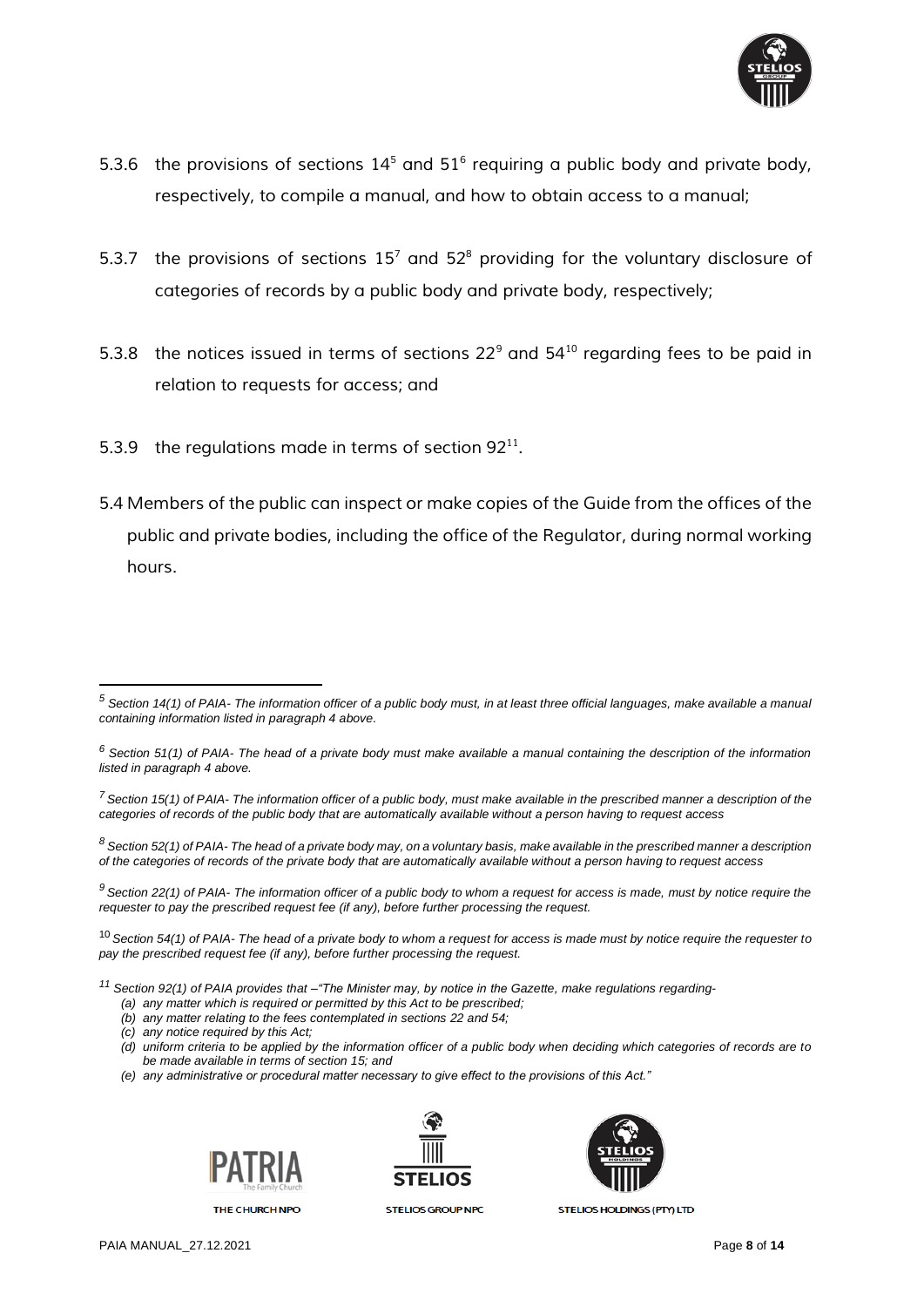

- *5.5 The Guide can also be obtained-*
- *5.5.1 upon request from the Information Officer;*
- 5.5.2 *from the website of the Regulator [\(https://www.justice.gov.za/inforeg/\)](https://www.justice.gov.za/inforeg/)*.
- *5.6 A copy of the Guide is also available in the following official language, for public inspection during normal office hours-*
- *5.6.1 English as the official language for this manual was chosen for any form of inspection.*

# *6. CATEGORIES OF RECORDS OF STELIOS GROUP WHICH ARE AVAILABLE WITHOUT A PERSON HAVING TO REQUEST ACCESS*

| Category of records   | <b>Types of the Record</b>                                                   | Available on<br>Website | Available<br>upon<br>request |
|-----------------------|------------------------------------------------------------------------------|-------------------------|------------------------------|
| <b>Privacy Policy</b> | of<br>Protection<br>Personal<br>Information Act, 4 of 2013 (the<br>Act)      | X                       | X                            |
| <b>PAIA MANUAL</b>    | Promotion<br>of<br>to<br>access<br>Information Act 2 of 2000 (as<br>amended) | X                       | X                            |





**STELIOS GROUP NPC** 

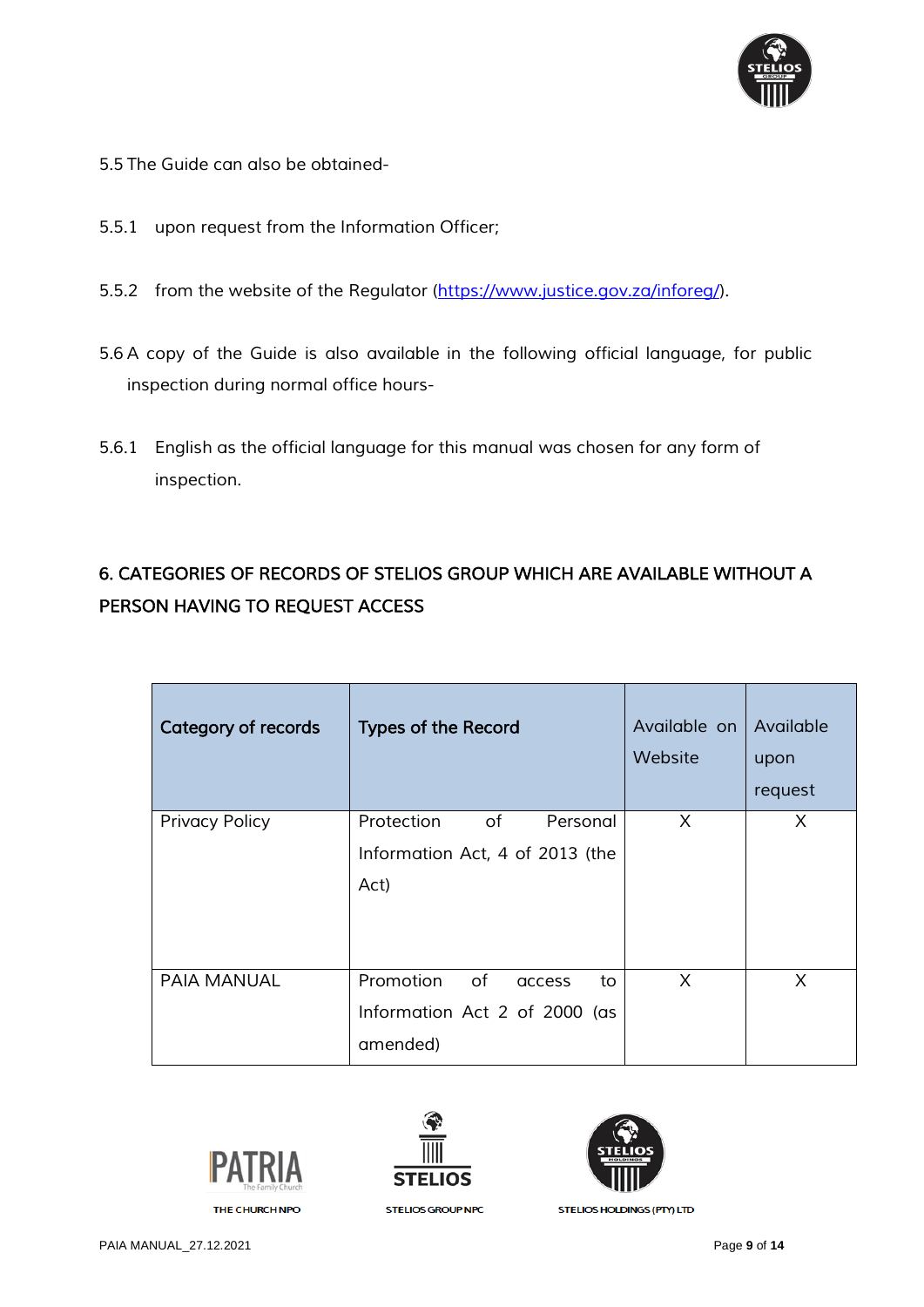

# *7. DESCRIPTION OF THE RECORDS OF STELIOS GROUP WHICH ARE AVAILABLE IN ACCORDANCE WITH ANY OTHER LEGISLATION*

*In line with the 8 Conditions in the Protection of Personal Information Act, 4 of 2013 (the Act)* 

| <b>Category of Records</b>  | <b>Applicable Legislation</b>                                  |
|-----------------------------|----------------------------------------------------------------|
| Memorandum of incorporation | Companies Act 71 of 2008                                       |
| <b>PAIA Manual</b>          | Promotion of Access to Information Act 2 of<br>2000            |
| <b>POPIA</b>                | Protection of Personal Information Act, 4 of<br>2013 (the Act) |
| Human Resource Documents    | Labour Relations Act 66 of 1995                                |

# *8. DESCRIPTION OF THE SUBJECTS ON WHICH THE BODY HOLDS RECORDS AND CATEGORIES OF RECORDS HELD ON EACH SUBJECT BY THE STELIOS GROUP*

| Subjects on which the body<br>holds records |                                                       |                              |                    |                   | <b>Categories of records</b> |              |
|---------------------------------------------|-------------------------------------------------------|------------------------------|--------------------|-------------------|------------------------------|--------------|
|                                             | Strategic Documents, Plans, Annual Reports, Strategic |                              |                    |                   |                              | Plan, Annual |
| Proposals                                   |                                                       |                              |                    | Performance Plan. |                              |              |
| Human Resources                             |                                                       | - HR policies and procedures |                    |                   |                              |              |
|                                             |                                                       |                              | - Advertised posts |                   |                              |              |





**STELIOS GROUP NPC** 

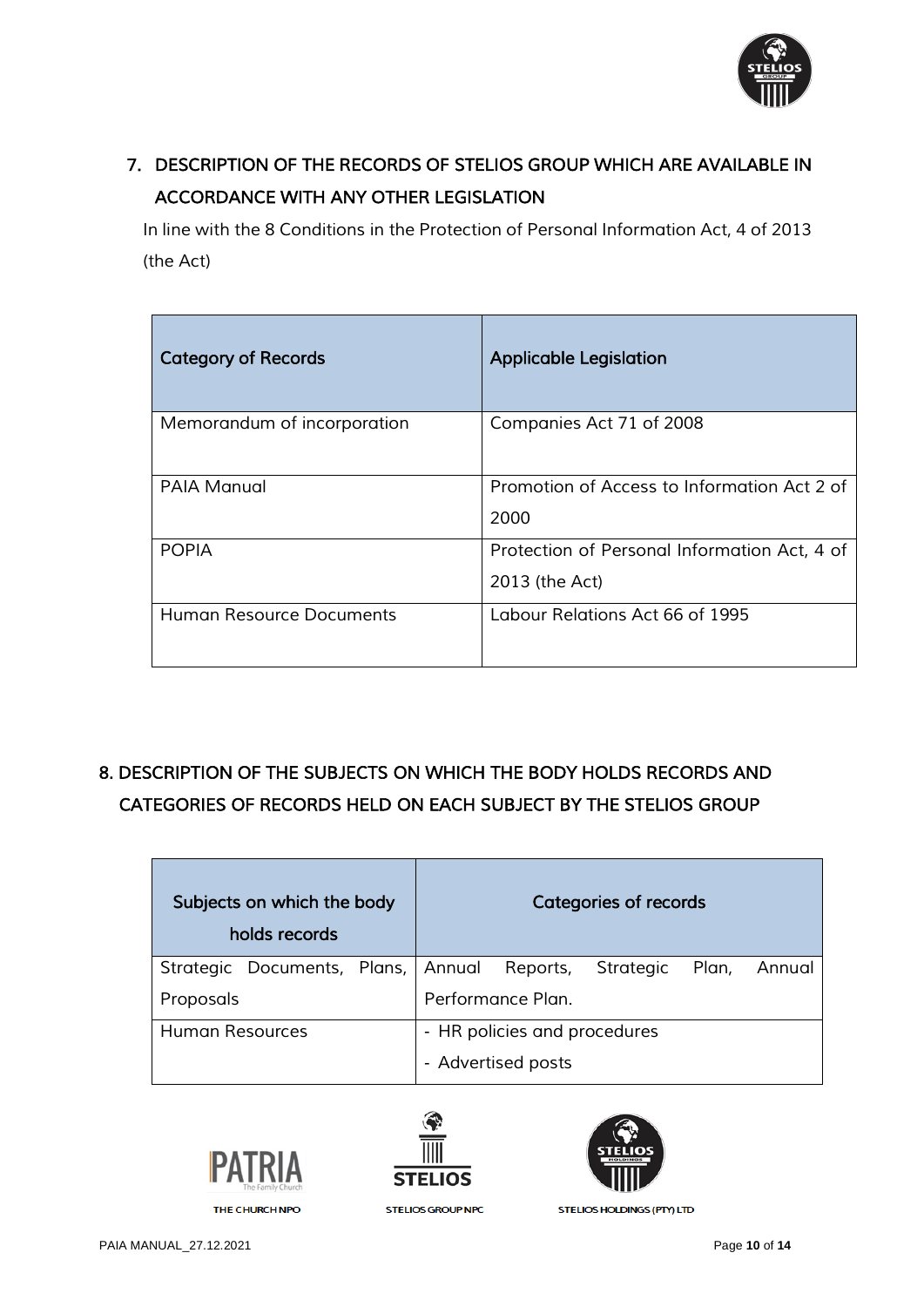

| Subjects on which the body<br>holds records | <b>Categories of records</b>       |
|---------------------------------------------|------------------------------------|
|                                             | - Employees records                |
| Customer related                            | - Registration forms               |
|                                             | - Personal details                 |
| IT-related                                  | - Information technology           |
| Operational                                 | - Operational records              |
| Other                                       | - Databases                        |
|                                             | - Internal correspondence          |
|                                             | - Statutory records                |
|                                             | - Internal policies and procedures |
|                                             | - Records held by officials        |

## *9. PROCESSING OF PERSONAL INFORMATION*

*9.1 Purpose of Processing Personal Information* 



THE CHURCH NPO





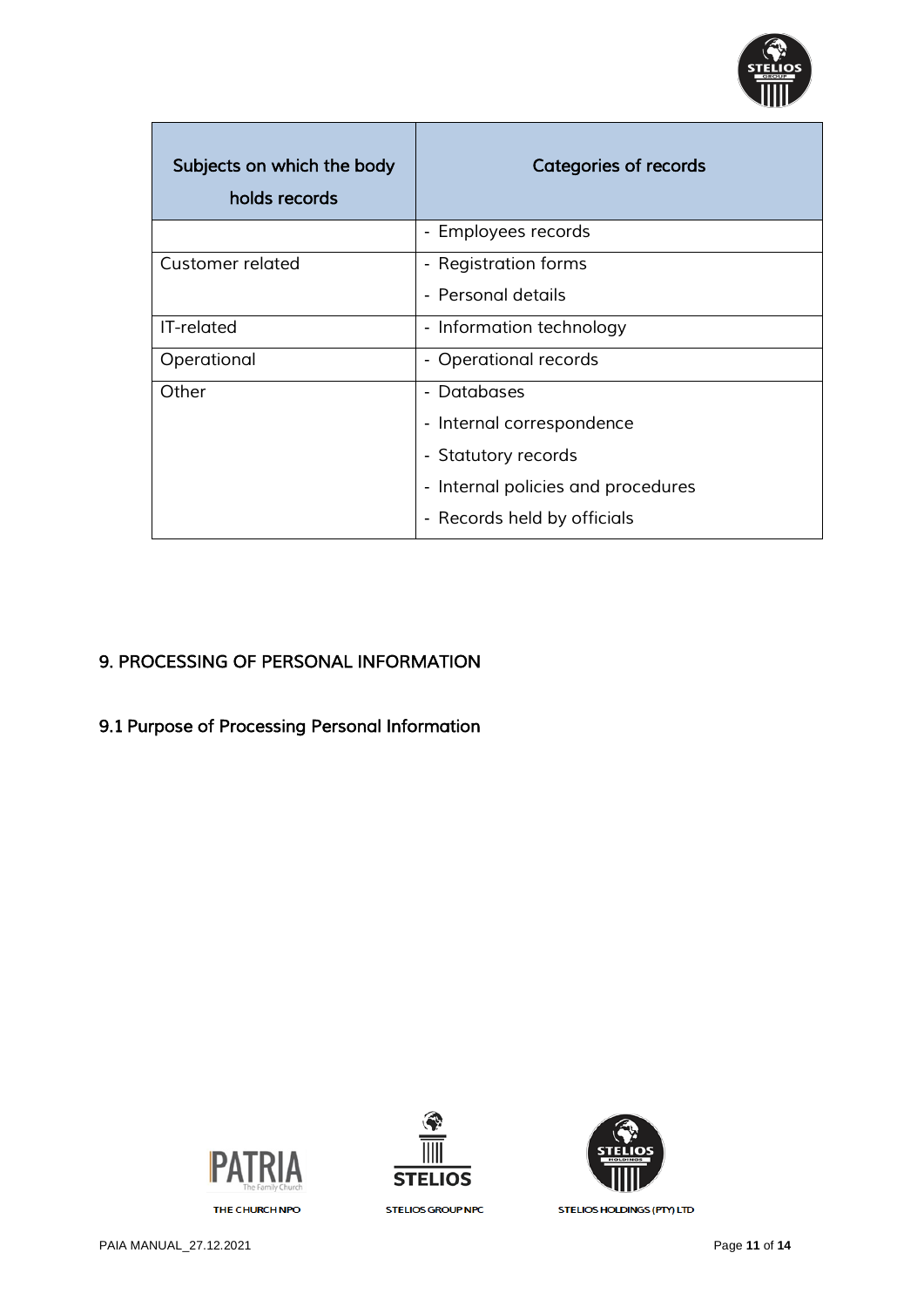

*9.2 Description of the categories of Data Subjects and of the information or categories of information relating thereto* 

| <b>Categories of Data</b><br><b>Subjects</b> | Personal Information that may be processed         |  |
|----------------------------------------------|----------------------------------------------------|--|
| / Clients<br>Customers                       | name, address, registration numbers or identity    |  |
| participants/congregants                     | numbers, employment status and bank details,       |  |
|                                              | other personal information relating to counselling |  |
| Service Providers                            | names, registration number, vat numbers, address,  |  |
|                                              | trade secrets and bank details                     |  |
| <b>Employees</b>                             | address, qualifications, gender and race           |  |

*9.3 The recipients or categories of recipients to whom the personal information may be supplied* 

| Category of personal information                             | Recipients or Categories of Recipients to<br>whom the personal information may be<br>supplied |
|--------------------------------------------------------------|-----------------------------------------------------------------------------------------------|
| Identity number and names, for South African Police Services |                                                                                               |
| criminal checks                                              |                                                                                               |
| Qualifications, for qualification                            | South African Qualifications Authority                                                        |
| verifications                                                |                                                                                               |
| Credit and payment history, for   Credit Bureaus             |                                                                                               |
| credit information                                           |                                                                                               |





**STELIOS GROUP NPC** 

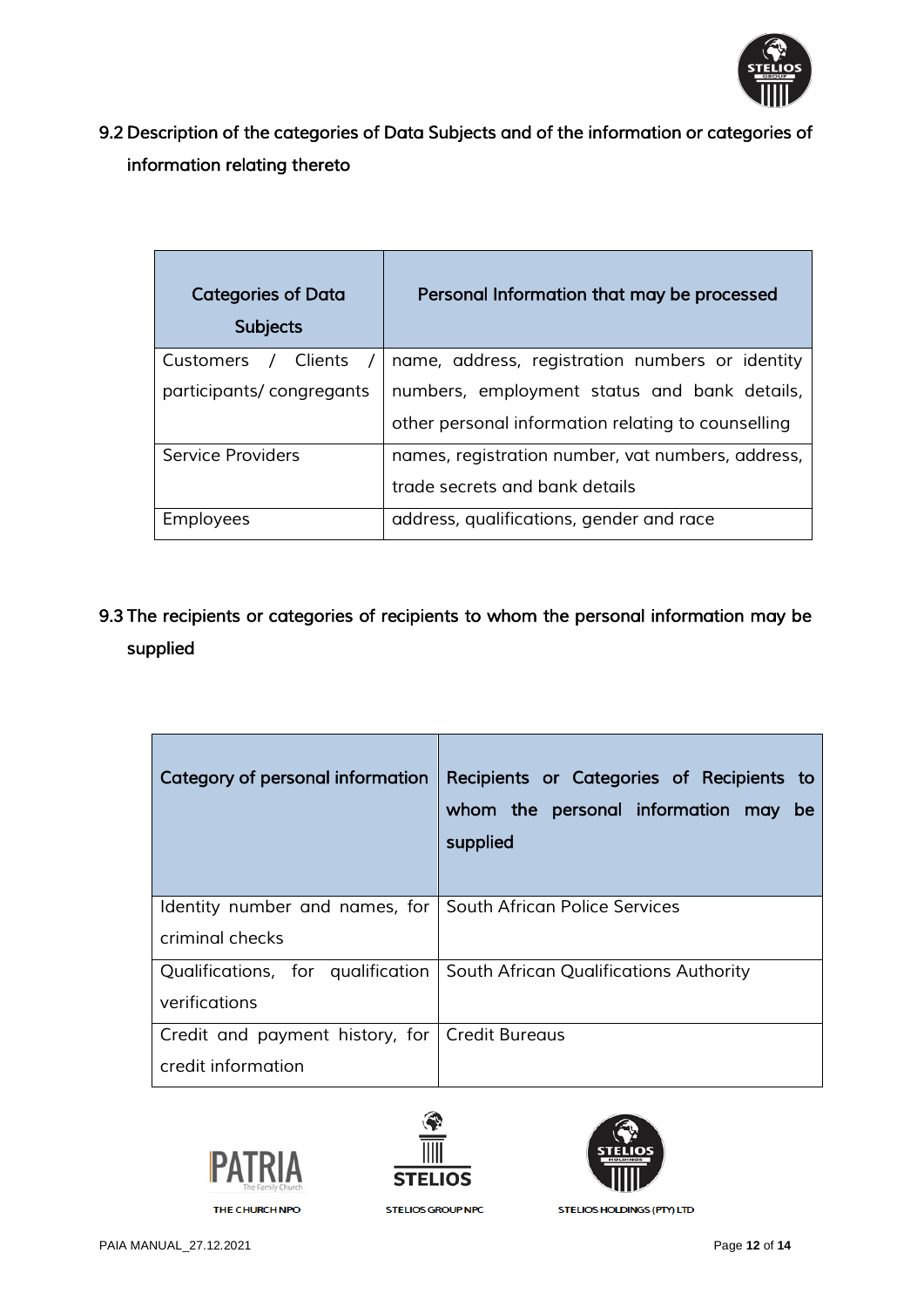

#### *9.4 Planned transborder flows of personal information*

*Stelios Group has not currently planned any transborder flows of personal information.* 

*9.5 General description of Information Security Measures to be implemented by the responsible party to ensure the confidentiality, integrity and availability of the information* 

*Stelios Group has implemented a dedicated server to ensure and safeguard the security, confidentiality and integrity of the personal information under the care of the affiliated hybrid organisations, which also include Data Encryption, Anti-virus and Anti-malware Solutions.*

#### *10. AVAILABILITY OF THE MANUAL*

- *10.1 A copy of the Manual is available-*
- *10.1.1 on Patria Family Church and Stelios Group NPC's websites ([www.patria.co.za](http://www.patria.co.za/) and [www.stelios.co.za](http://www.stelios.co.za/) );*
- *10.1.2 head office of the Stelios Group for public inspection during normal business hours;*
- *10.1.3 to any person upon request and upon the payment of a reasonable prescribed fee; and*
- *10.1.4 to the Information Regulator upon request.*
- *10.2 A fee for a copy of the Manual, as contemplated in annexure B of the Regulations, shall be payable per each A4-size photocopy made.*



THE CHURCH NPO



STELIOS GROUP NPC